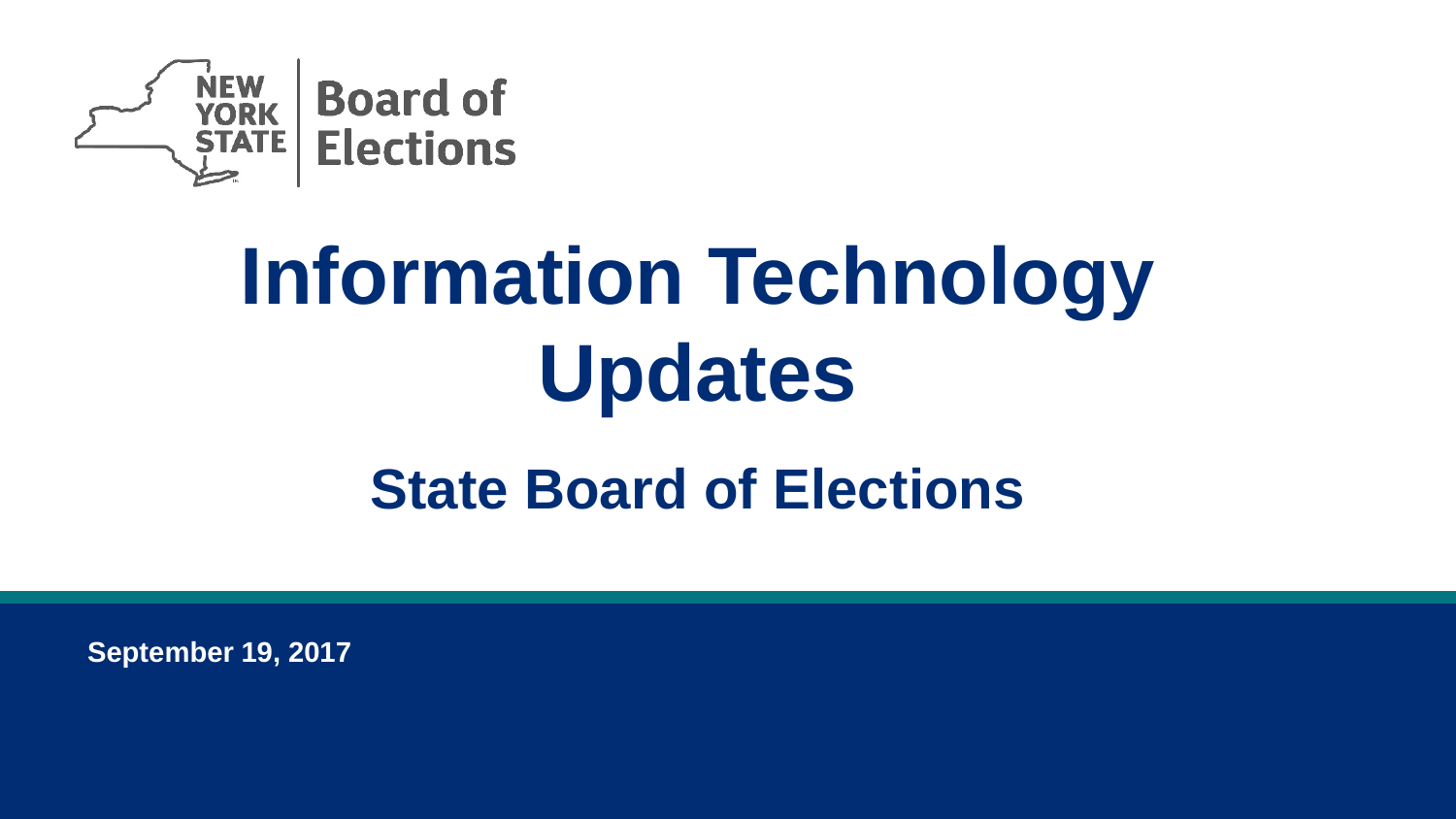**September 19, 2017 2**

## **NYSVoter Refresh**

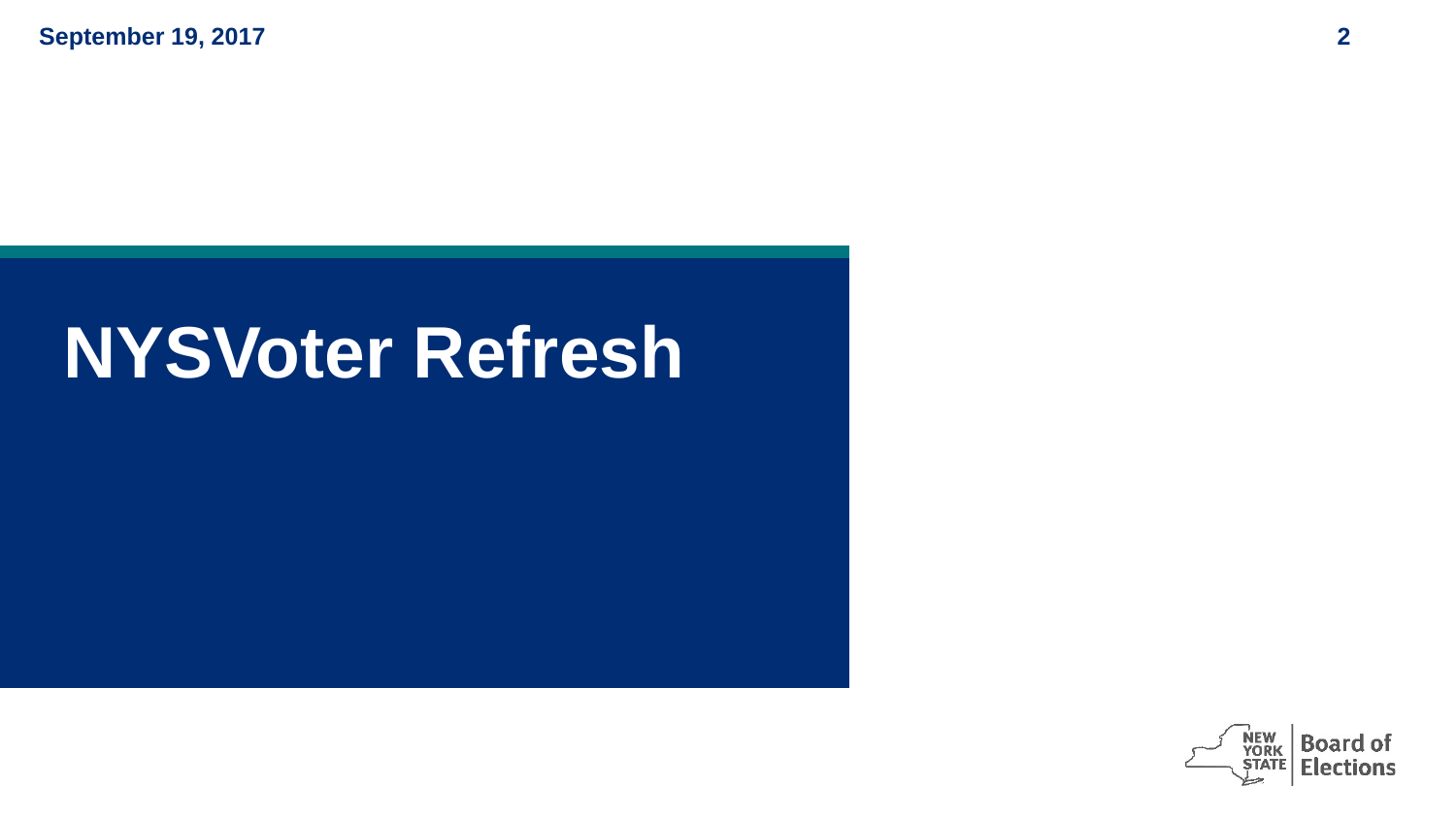## **Status of the project**

- $\triangleright$  Following several short-term security measures implemented prior to the general election, we have begun some more permanent and longer-term security enhancements.
- A vendor has been contracted to complete the refresh of the NYSVoter systems and network. This project is expected to run through calendar year 2017 and encompasses the following three phases.

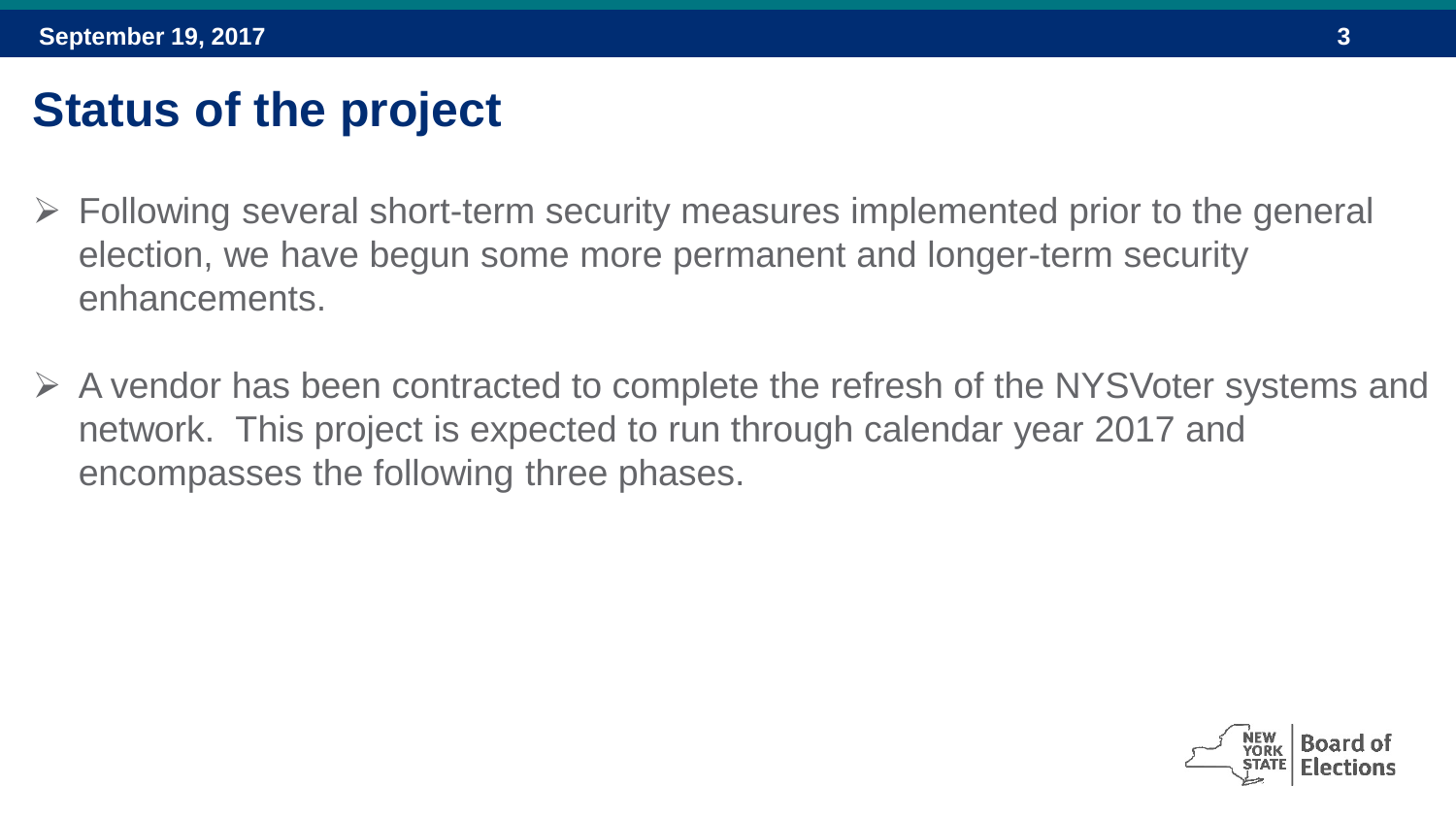## **Status of the project**

#### **Phase 1:**

Evaluation and Assessment of Network & Hardware Configuration. *COMPLETED*

#### **Phase 2:**

Implementation and Testing of Phase 1 Recommendations *IN PROGRESS*

#### **Phase 3:**

Migration and Deployment *FALL 2017*

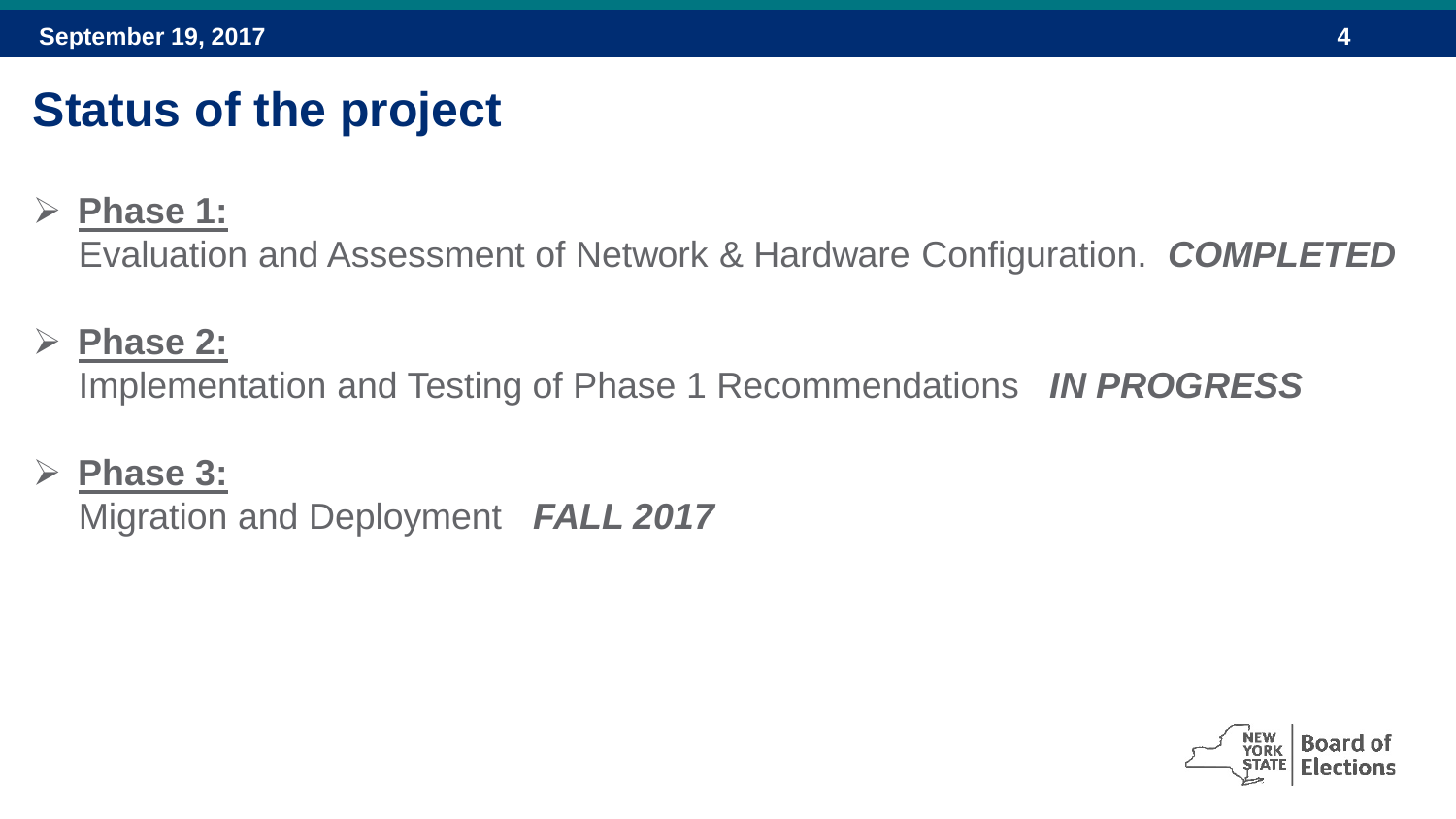**September 19, 2017 5**

# **CAPAS / FIDAS Redevelopment**

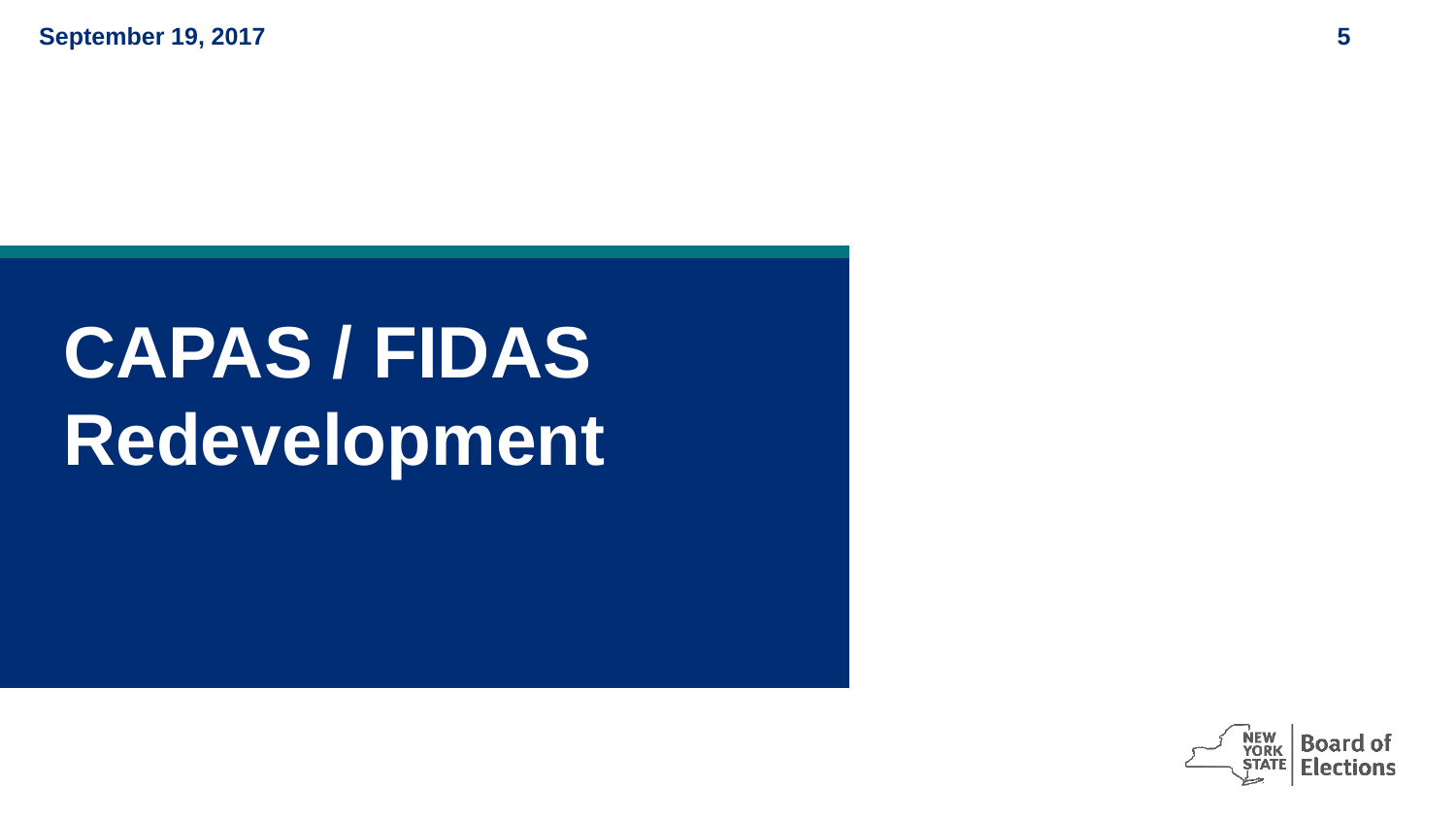## **What are CAPAS & FIDAS?**

#### *Candidate Petition Administration System (CAPAS)*

- Used by the State Board to maintain records on:
	- **•** Offices to be filled
	- **-** Designating/Nominating filings
	- Authorizations/Acceptances/Declinations/Substitutions
	- Objections/Specifications/Determinations

#### *Financial Disclosure Administration System (FIDAS)*

- $\triangleright$  Used by candidates/committee treasurers to make their financial disclosure filings
- $\triangleright$  Used by the State Board for auditing/compliance/enforcement purposes
- $\triangleright$  Used by County Boards, the media and the public to view contributions and expenditures

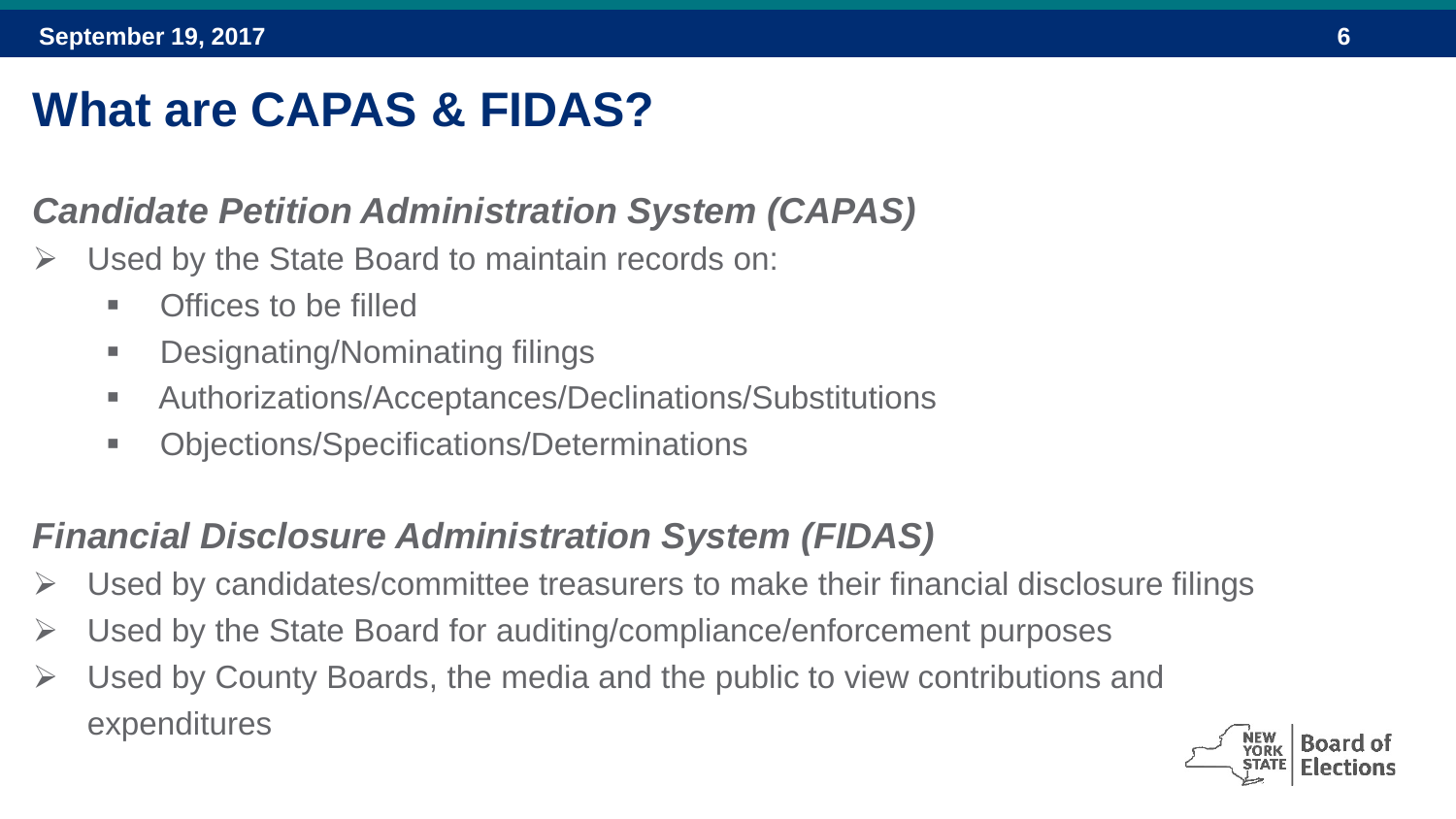### **Current status**

- $\triangleright$  New resources have been added to the project including a Project Manager, Programmers, and a dedicated Tester.
- NYSBOE is adding 2 additional development positions including a Programmer and Business Analyst.

 The project has been reorganized into 9 distinct modules, allowing us to better balance resources and explore opportunities to utilize Commercial Off-the-Shelf (COTS) software and reduce the need for custom development.

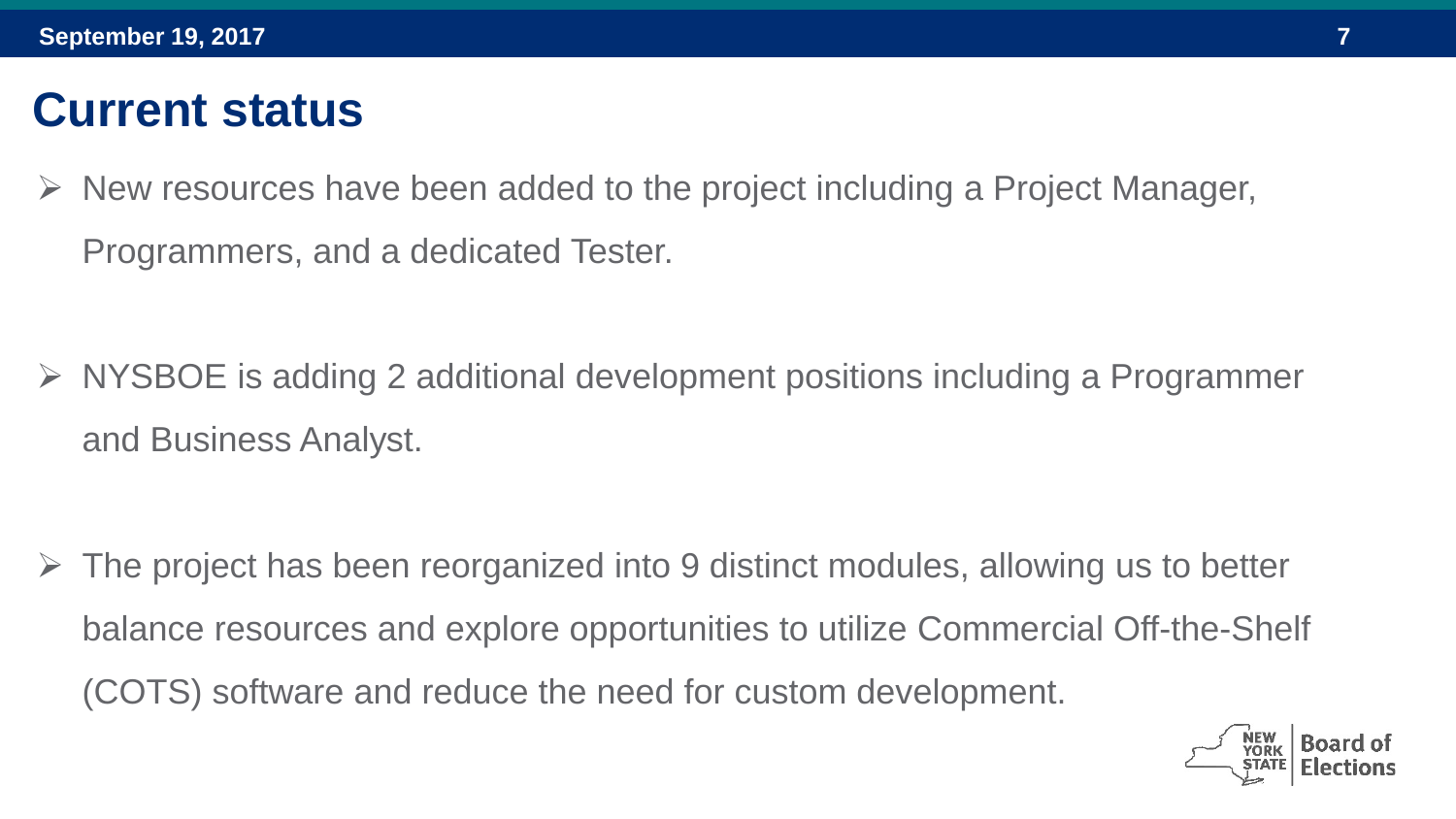### **Current status**

 Significant progress continues to be made on the new Database Design, Data Migration, and overall User Interface (UI) design.

 The internal Compliance and Case Management components have been completed and are now in use.

 Currently analyzing all data intake and exchange requirements and will be working with counties, vendors, and other stakeholders to streamline these processes.

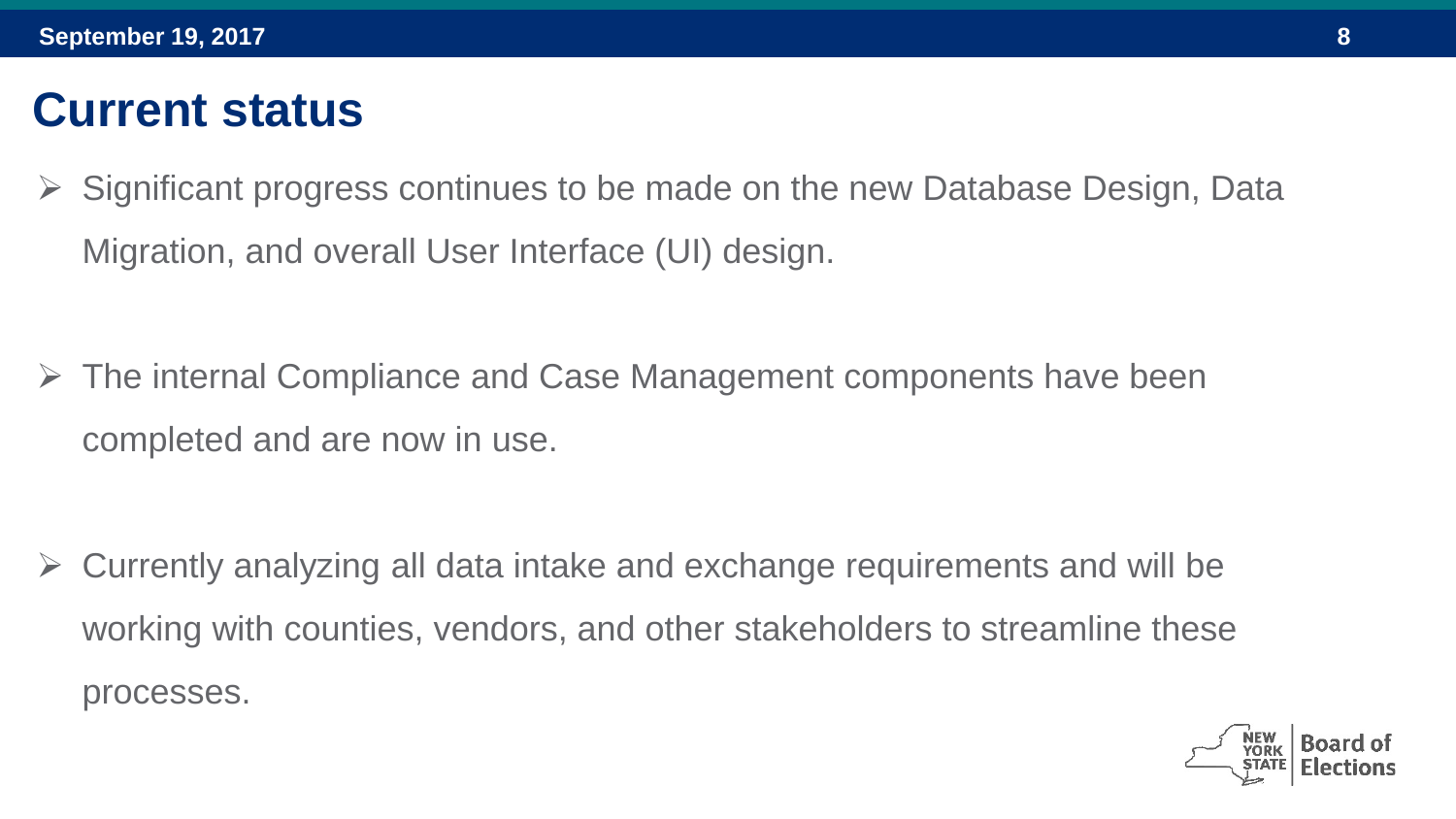### **County and Stakeholder Involvement**

 The success of this project relies heavily on the involvement and acceptance of its stakeholders and partners including candidates, treasurers, county boards and their system vendors.

 NYSBOE will actively solicit participation and feedback from stakeholders to collaborate extensively during remaining development and system testing.

Expanding outreach and training efforts as new functionality is made available.